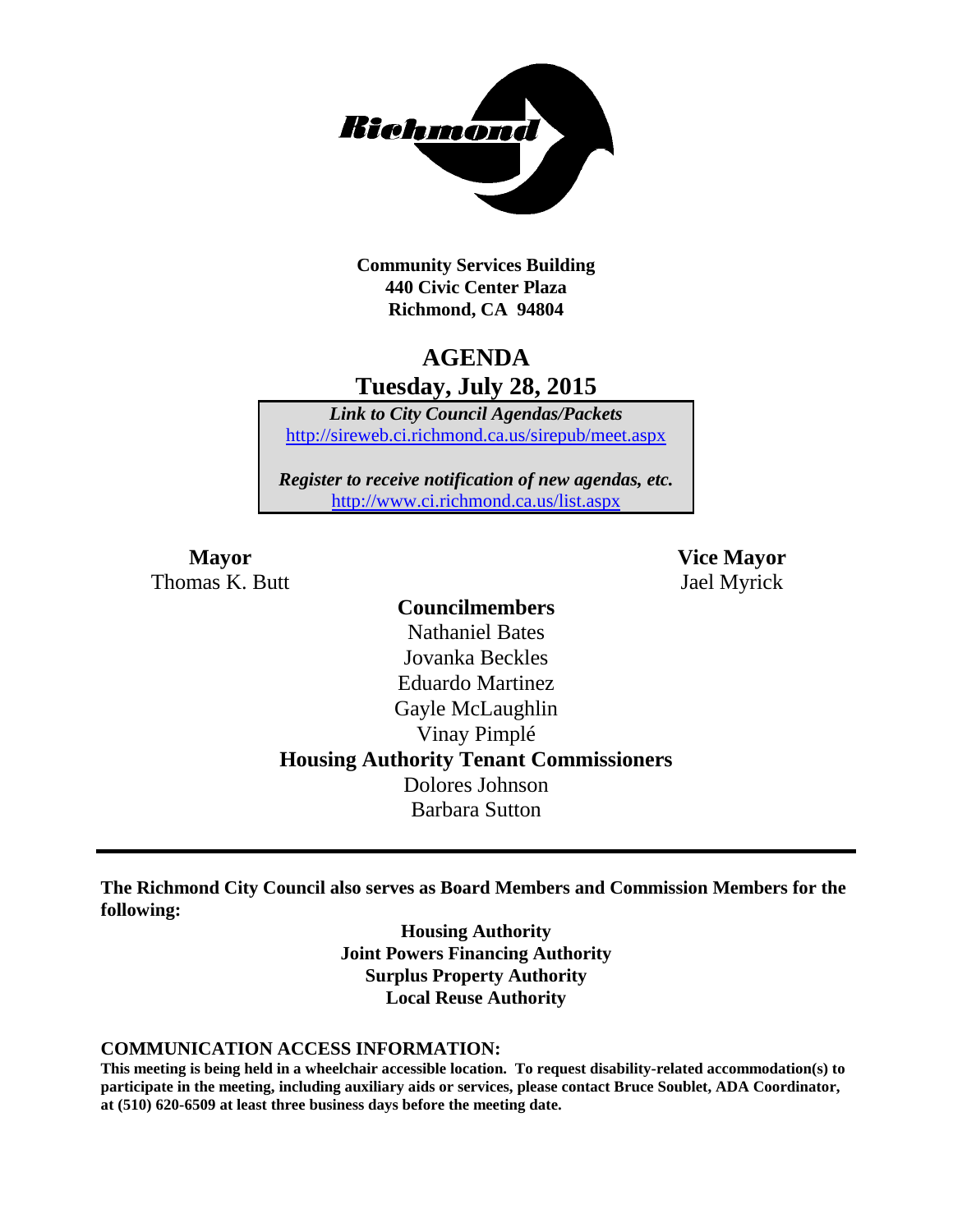# **MEETING PROCEDURES**

The City of Richmond encourages community participation at its City Council meetings and has established procedures that are intended to accommodate public input in a timely and time-sensitive way. As a courtesy to all members of the public who wish to participate in City Council meetings, please observe the following procedures:

**PUBLIC COMMENT ON AGENDA ITEMS:** Anyone who desires to address the City Council on items appearing on the agenda must complete and file a pink speaker's card with the City Clerk **prior** to the City Council's consideration of the item. Once the City Clerk has announced the item and discussion has commenced, no person shall be permitted to speak on the item other than those persons who have submitted their names to the City Clerk. Your name will be called when the item is announced for discussion. **Each speaker will be allowed TWO (2) MINUTES to address the City Council on NON-PUBLIC HEARING items listed on the agenda.**

**OPEN FORUM FOR PUBLIC COMMENT:** Individuals who would like to address the City Council on matters not listed on the agenda or on **Presentations, Proclamations and Commendations, Report from the City Attorney, or Reports of Officers** may do so under Open Forum. All speakers must complete and file a pink speaker's card with the City Clerk **prior** to the commencement of Open Forum. **The amount of time allotted to individual speakers shall be determined based on the number of persons requesting to speak during this item. The time allocation for each speaker will be as follows: 15 or fewer speakers, a maximum of 2 minutes; 16 to 24 speakers, a maximum of 1 and one-half minutes; and 25 or more speakers, a maximum of 1 minute.**

### **SPEAKERS ARE REQUESTED TO OCCUPY THE RESERVED SEATS IN THE FRONT ROW BEHIND THE SPEAKER'S PODIUM AS THEIR NAME IS ANNOUNCED BY THE CITY CLERK.**

**CONSENT CALENDAR:** Consent Calendar items are considered routine and will be enacted, approved or adopted by one motion unless a request for removal for discussion or explanation is received from the audience or the City Council. A member of the audience requesting to remove an item from the Consent Calendar must first complete a speaker's card and discuss the item with a City staff person who has knowledge of the subject material, prior to filing the card with the City Clerk and **prior to the City Council's consideration of Agenda Review.** An item removed from the Consent Calendar may be placed anywhere on the agenda following the City Council's agenda review.

**CONDUCT AT MEETINGS: Richmond City Council meetings are limited public forums during which the City strives to provide an open, safe atmosphere and promote robust public debate. Members of the public, however, must comply with state law, as well as the City's laws and procedures and may not actually disrupt the orderly conduct of these meetings. The public, for example, may not shout or use amplifying devices, must submit comment cards and speak during their allotted time, may not create a physical disturbance, may not speak on matters unrelated to issues within the jurisdiction of the City Council or the agenda item at hand, and may not cause immediate threats to public safety.**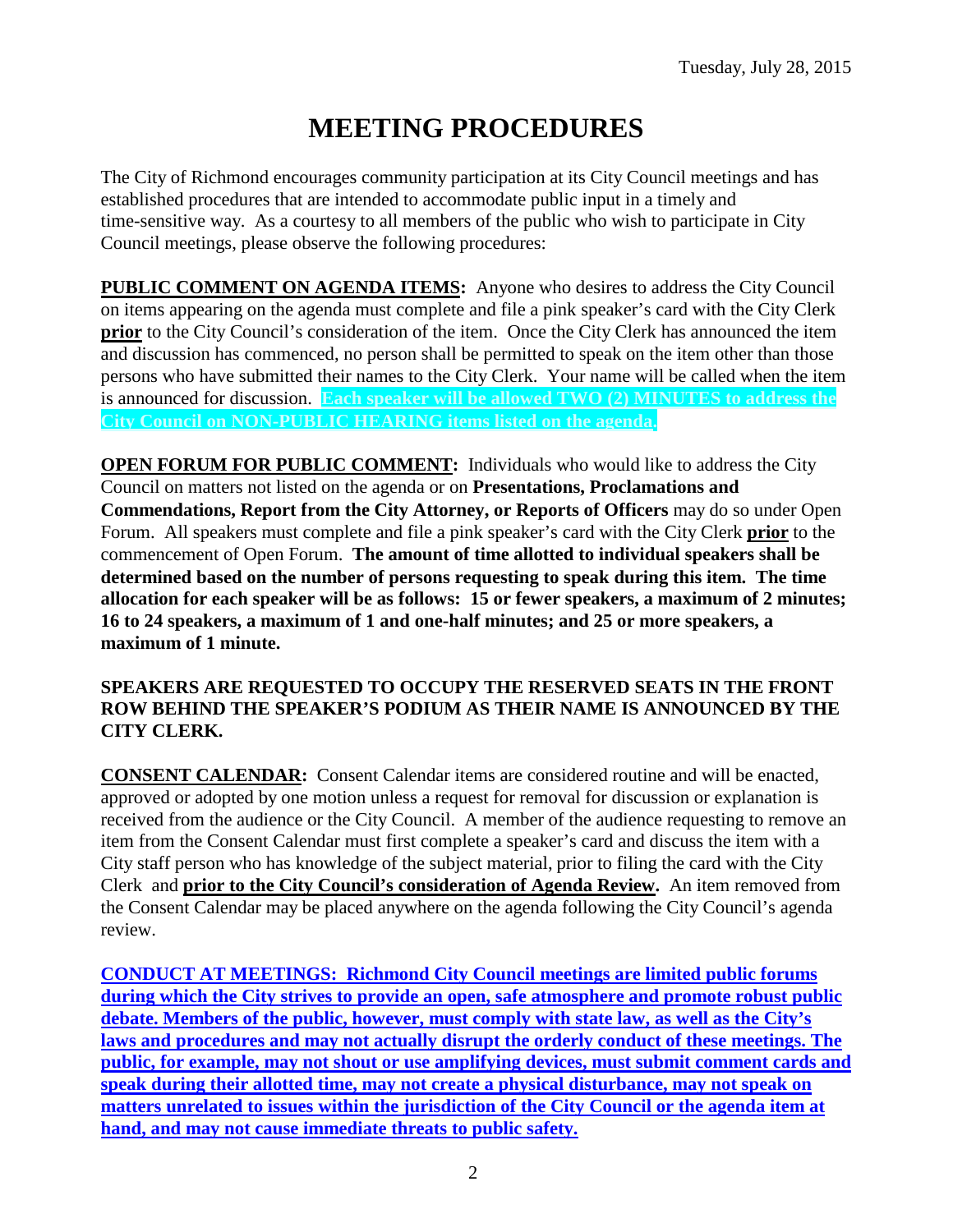**CITY HARASSMENT POLICY: The City invites public comment and critique about its operations, including comment about the performance of its public officials and employees, at the public meetings of the City Council and boards and commissions. However, discriminatory or harassing comments about or in the presence of City employees, even comments by third parties, may create a hostile work environment, if severe or pervasive. The City prohibits harassment against an applicant, employee, or contractor on the basis of race, religious creed, color, national origin, ancestry, physical disability, medical condition, mental disability, marital status, sex (including pregnancy, childbirth, and related medical conditions), sexual orientation, gender identity, age or veteran status, or any other characteristic protected by federal, state or local law. In order to acknowledge the public's right to comment on City operations at public meetings, which could include comments that violate the City's harassment policy if such comments do not cause an actual disruption under the Council Rules and Procedures, while taking reasonable steps to protect City employees from discrimination and harassment, City Boards and Commissions shall adhere to the following procedures. If any person makes a harassing remark at a public meeting that violates the above City policy prohibiting harassment, the presiding officer of the meeting may, at the conclusion of the speaker's remarks and allotted time: (a) remind the public that the City's Policy Regarding Harassment of its Employees is contained in the written posted agenda; and (b) state that comments in violation of City policy are not condoned by the City and will play no role in City decisions. If any person makes a harassing remark at a public meeting that violates the above City policy, any City employee in the room who is offended by remarks violating the City's policy is excused from attendance at the meeting. No City employee is compelled to remain in attendance where it appears likely that speakers will make further harassing comments. If an employee leaves a City meeting for this reason, the presiding officer may send a designee to notify any offended employee who has left the meeting when those comments are likely concluded so that the employee may return to the meeting. The presiding officer may remind an employee or any council or board or commission member that he or she may leave the meeting if a remark violating the City's harassment policy is made. These procedures supplement the Council Rules and Procedures relating to disruption of orderly conduct at Council meetings.**

Any law enforcement officer on duty or whose service is commanded by the presiding officer shall be Sergeant-at-Arms of the Council meetings. He/she, or they, shall carry out all orders and instructions given by the presiding officer for the purpose of maintaining order and decorum at the Council meetings (City Council Rules of Procedure and Order Section III F, RMC Section 2.12.030).

**\*\*\*\*\*\*\*\*\*\*\*\*\*\*\*\*\*\*\*\*\*\*\*\*\*\*\*\*\*\*\*\*\*\*\*\*\*\*\*\*\*\*\*\*\*\*\*\*\*\*\*\*\*\*\*\*\*\***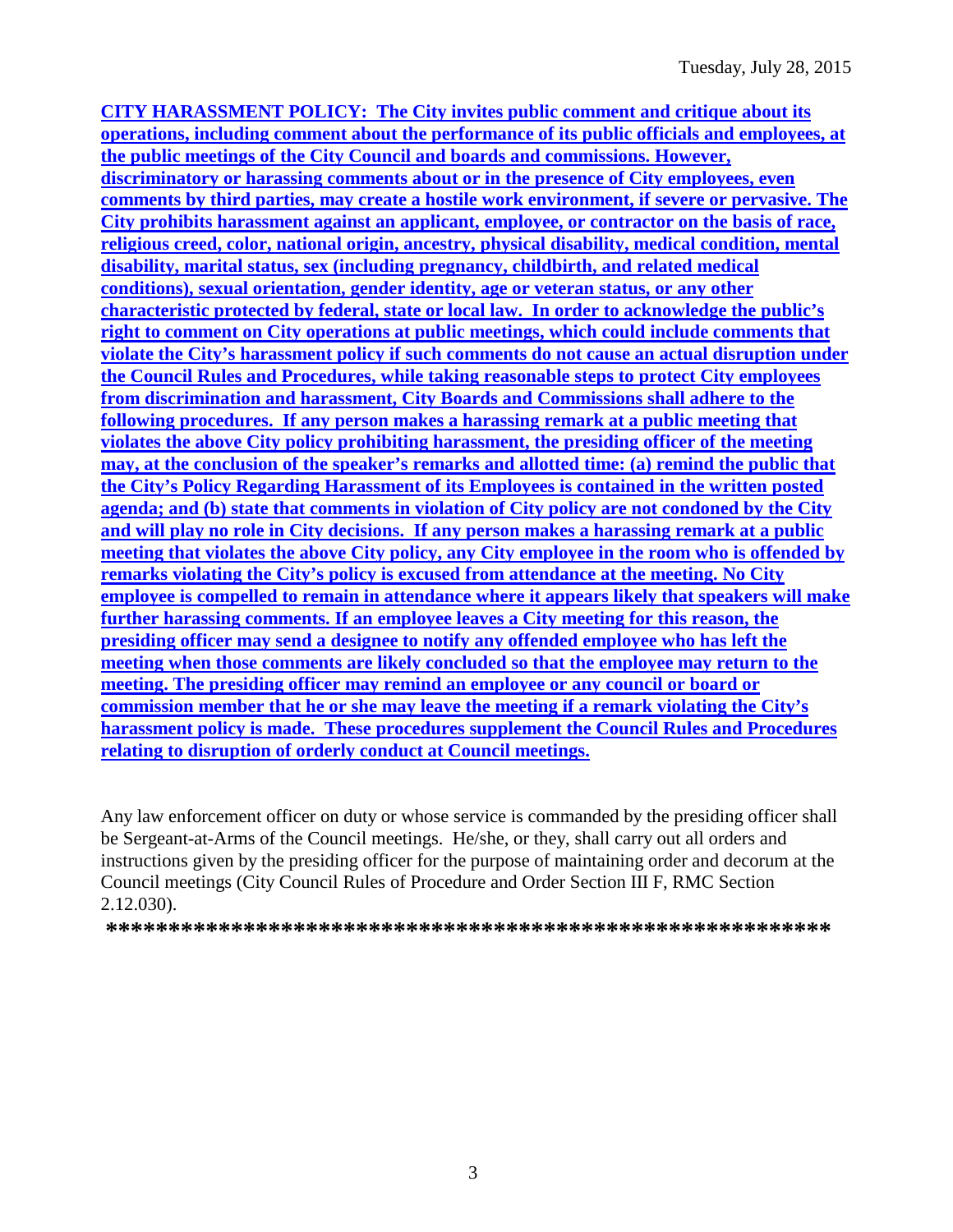# **OPEN SESSION TO HEAR PUBLIC COMMENT ON CLOSED SESSION ITEMS**

6:00 p.m.

- **A. ROLL CALL**
- **B. PUBLIC COMMENT**

### **C. ADJOURN TO CLOSED SESSION**

# **CLOSED SESSION**

Shimada Room of the Community Services Building

#### **A. CITY COUNCIL**

**A-1.** CONFERENCE WITH LEGAL COUNSEL - ANTICIPATED LITIGATION (Initiation of litigation pursuant to Subdivision (c) of Government Code Section 54956.9):

One Case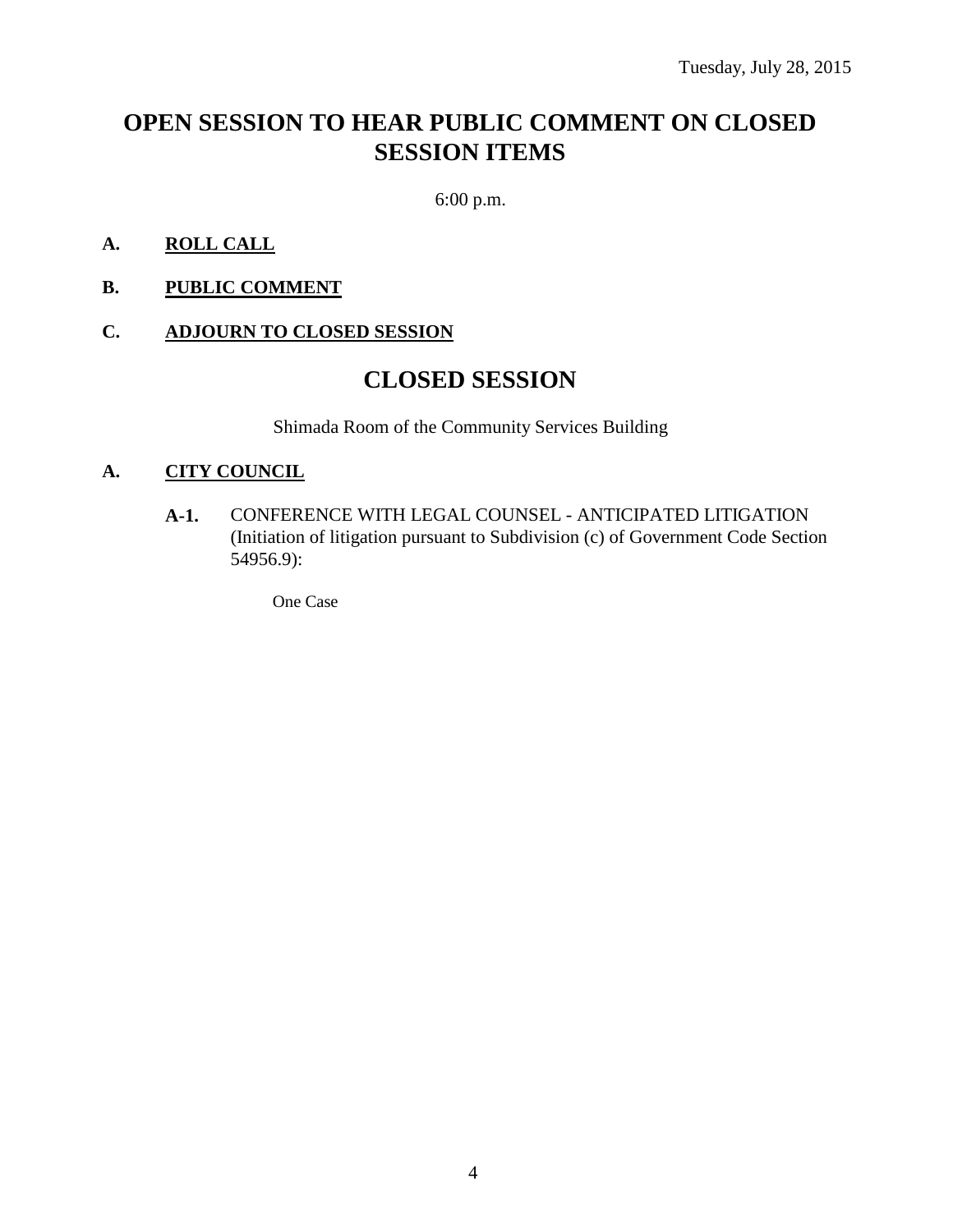# **SPECIAL MEETING OF THE RICHMOND HOUSING AUTHORITY**

6:25 p.m.

- **A. PLEDGE TO THE FLAG**
- **B. ROLL CALL**
- **C. STATEMENT OF CONFLICT OF INTEREST**
- **D. OPEN FORUM FOR PUBLIC COMMENT**
- **E. AGENDA REVIEW**

### **F. HOUSING AUTHORITY CONSENT CALENDAR**

- **F-1.** ADOPT a resolution approving a three-year contract with Rubicon Landscape Services for as-needed landscape services at public housing properties in an amount not to exceed \$150,000 per year for a total maximum contract amount of \$450,000 for the three-year period. (This item was reviewed and recommended for approval by the Housing Advisory Commission at its January 12, 2015, meeting.) - Richmond Housing Authority (Tim Jones 621-1310).
- **F-2.** ADOPT a resolution authorizing the Richmond Housing Authority to revise the Section 8 and Public Housing Program Utility Allowances to reflect the new rates for FY2015-2016 - Richmond Housing Authority (Tim Jones 621-1310).
- **F-3.** ADOPT a resolution authorizing the Housing Authority Executive Director to submit the 2015 Section 8 Management Assessment Program (SEMAP) Certification to the U.S. Department of Housing and Urban Development (HUD) - Richmond Housing Authority (Tim Jones 621-1310).
- **F-4.** AUTHORIZE amendment and replacement of Resolution #1991 with updated resolution for the Executive Director of the RHA to execute documents and complete all actions to support the RAD conversion, financing activity, ground lease /transfer of improvements, and RHA role as co guarantor for the Friendship Manor and Triangle Court developments; AUTHORIZE amendment and replacement of Resolution #1992 with updated resolution for the City of Richmond Housing Authority to issue and deliver updated multifamily housing revenue bonds documents in an aggregate principal amount not to exceed \$18,000,000 for the purpose of financing the acquisition, construction, rehabilitation and development of Friendship Manor and Triangle Court and to execute and take any action necessary to issue the bonds - Richmond Housing Authority (Tim Jones 621-1310).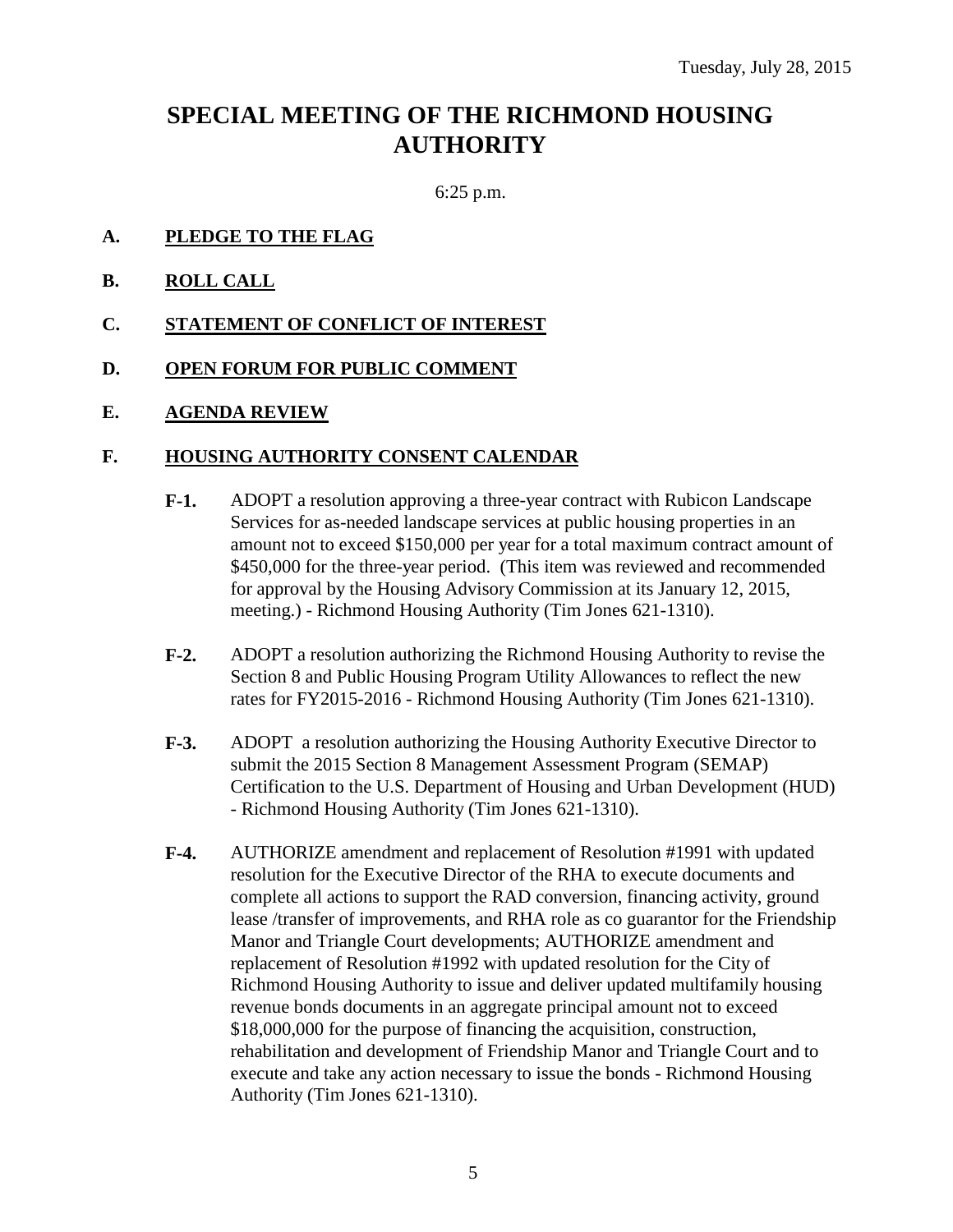**F-5.** APPROVE the minutes of the June 16 and July 7, 2015, meetings - City Clerk's Office (Pamela Christian 620-6513).

# **G. ADJOURNMENT**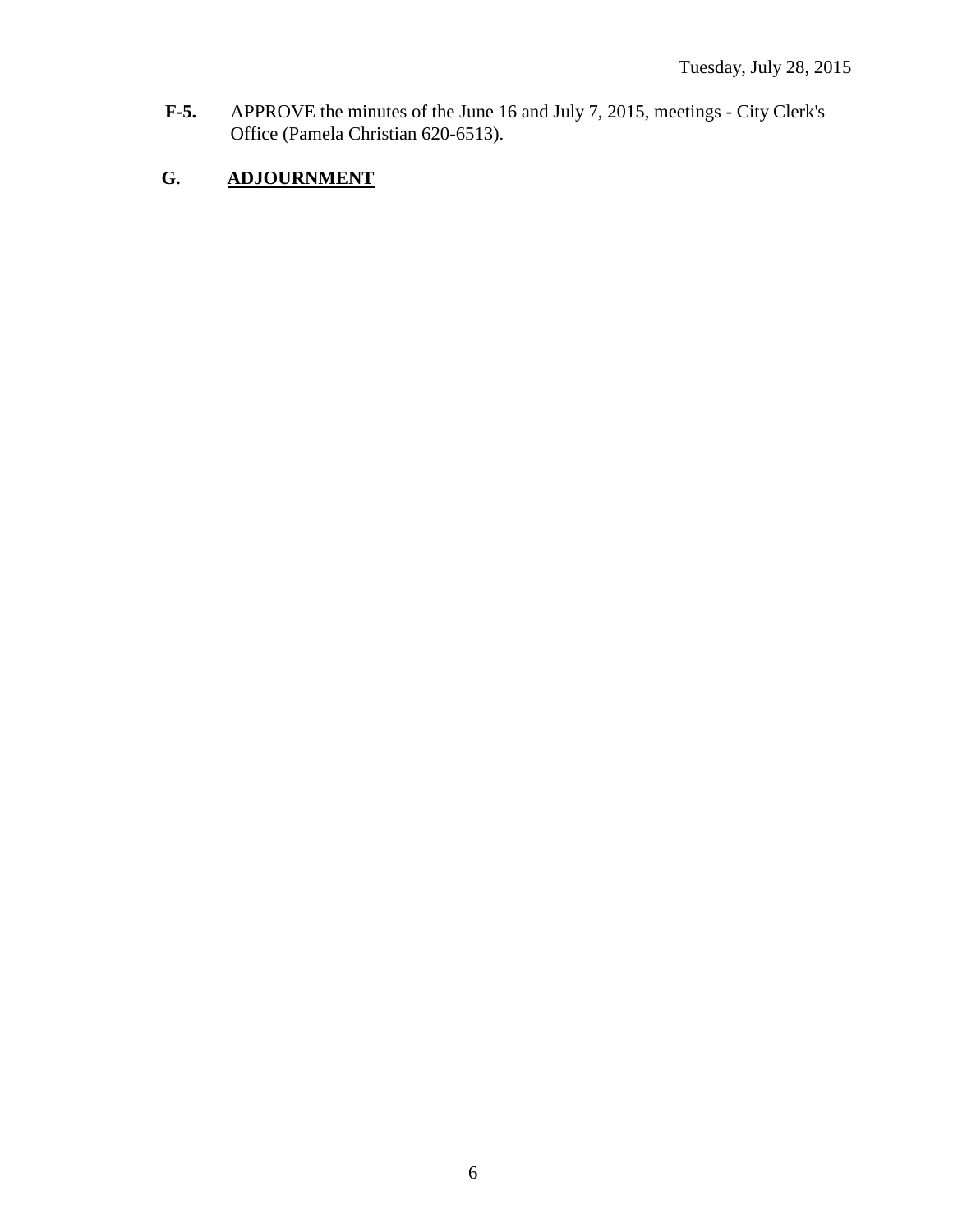# **REGULAR MEETING OF THE RICHMOND CITY COUNCIL**

6:30 p.m.

# **A. PLEDGE TO THE FLAG**

- **B. ROLL CALL**
- **C. STATEMENT OF CONFLICT OF INTEREST**
- **D. AGENDA REVIEW**

# **E. PRESENTATIONS, PROCLAMATIONS, AND COMMENDATIONS**

- **E-1.** PRESENT a Certificate of Recognition to Ms. Jasmine Gill for being awarded the 2015 Gates Millennium Scholarship - Councilmember Vinay Pimplé (412- 2050) and Mayor Tom Butt (620-6503).
- **E-2.** PRESENT a proclamation acknowledging Mr. André Farr's accomplishments and congratulating him for receiving the 2015 Innovative Entrepreneur of the Year from the Los Angeles Minority Business Development Agency - Councilmember Bates (620-6743) and Mayor Butt (620-6503).
- **E-3.** ANNOUNCE City of Richmond Board and Commission vacancies as of July 28, 2015, and ask that interested residents send applications to the City Clerk - Mayor Tom Butt (620-6503).

# **F. REPORT FROM THE CITY ATTORNEY OF FINAL DECISIONS MADE DURING CLOSED SESSION**

# **G. REPORT FROM THE CITY MANAGER**

# **H. OPEN FORUM FOR PUBLIC COMMENT**

# **I. CITY COUNCIL CONSENT CALENDAR**

- **I-1.** APPROVE an agreement with Moonlite Electric to upgrade electrical service at Port of Richmond Terminal 3 for a total amount not to exceed \$52,050 - Port (Jim Matzorkis/Lucy Zhou 215-4600).
- **I-2.** APPROVE a contract with Van Iwaarden Associates for actuarial services necessary for pension fund management for an amount not exceed \$36,400 and for a term from July 31, 2015, with two possible one-year contract extensions based upon satisfactory performance during the initial one year contract term - Finance Department (Belinda Warner/Tracey Angelo 620-6750).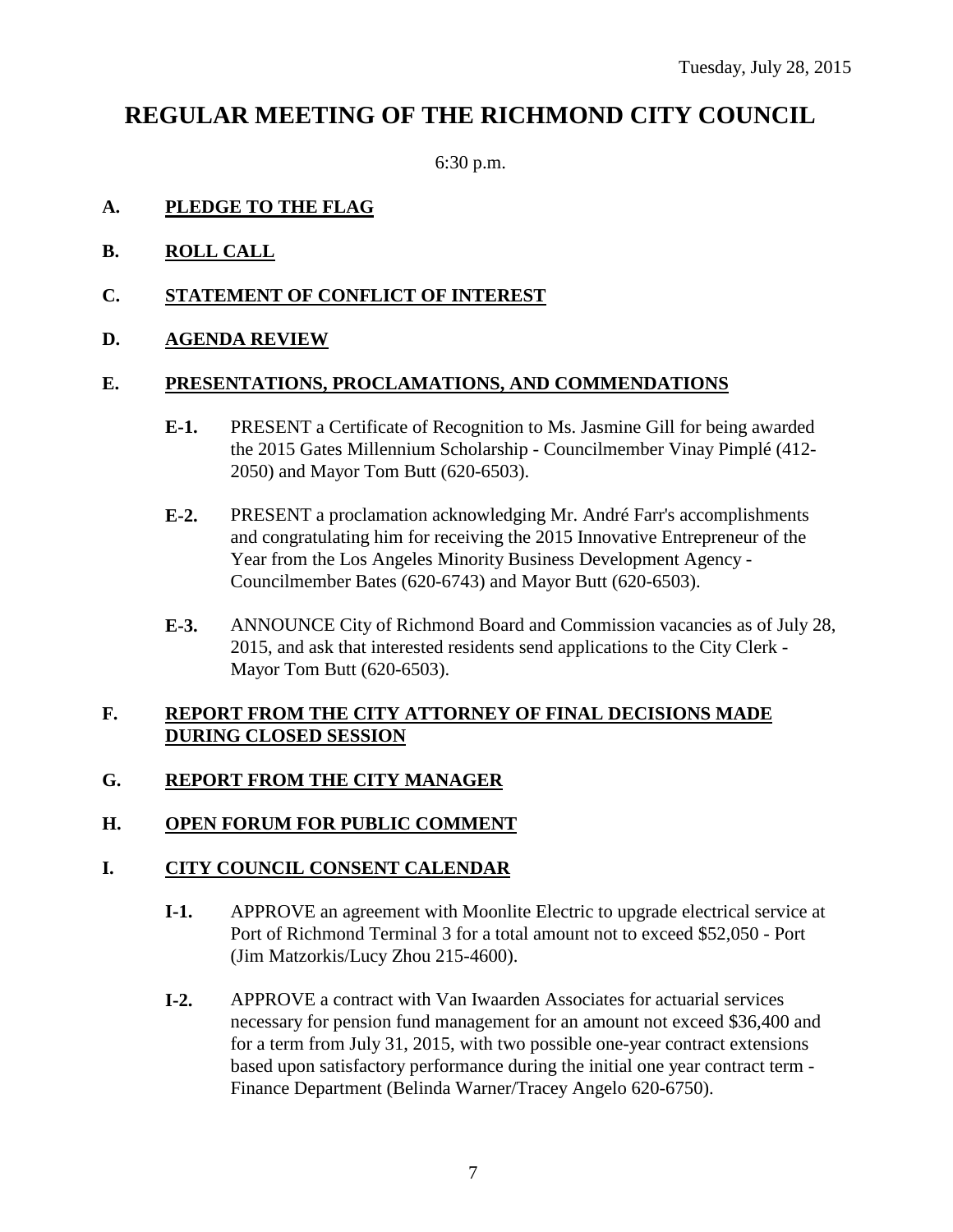- **I-3.** APPROVE a reimbursement agreement with the Richmond Museum Association to complete all necessary improvements necessary to relocate the SS Red Oak Victory from berth 6A to Graving Basin Number 1 and then to Graving Basin Number 5 in an amount not to exceed \$350,000 - Port (Jim Matzorkis/Lucy Zhou 215-4600).
- **I-4.** APPROVE the 2015/2016 North Richmond Waste and Recovery Mitigation Fee Expenditure Plan that specifies the activities and specific funding allocations of revenue derived from the collection of mitigation fees from the waste recycling facility in North Richmond, as recommended by the North Richmond Waste and Recovery Mitigation Fee Committee - City Manager's Office (Bill Lindsay 620- 6512).
- **I-5.** APPROVE Amendment No.4 to the existing construction agreement with Turner Group Construction to complete renovations of a 71-year old 4-plex located at 411-423 S. 23rd Street. The additional expenditures will not exceed \$33,690 - Housing and Community Development (James Goins 620-6935).
- **I-6.** AUTHORIZE the City Manager and Port Executive Director to negotiate and execute a First Amendment to Lease with RJJ Resource Management Corp (RJJ) to change the Lease Rent Commencement Date to commence with RJJ's obtaining entitlements for operations, and to include a new provision for the Port to reimburse RJJ for an amount not to exceed \$60,000 for the cost of environmental review as required for such entitlements - Port (Jim Matzorkis/Lucy Zhou 215-4600).
- **I-7.** ADOPT an ordinance (second reading) setting wastewater user rates for fiscal years 2015-16 through 2019-20. The recommended annual rate increases are 6.8% for each of these five fiscal years - City Manager's Office (Bill Lindsay 620-6512).
- **I-8.** DIRECT staff to reject all bids for the rehabilitation of the Greenway Lighting, review Engineer's estimate and call for new bids - Public Works Department (Yader A. Bermudez 774-6300).

# **J. ITEMS CONTINUED FROM PREVIOUS MEETINGS**

### **Continued Public Hearings**

**J-2.** ADOPT a resolution authorizing the City of Richmond to levy special assessments against certain properties having unpaid invoices related to administrative citations, nuisance abatement costs, and foreclosure ordinance fines pursuant to Richmond Municipal Code Chapters 9.22, 6.38, 9.50 and 2.63 - Police Department (Chief Chris Magnus 621-1802). **This Item was continued from the July 21, 2015, meeting.**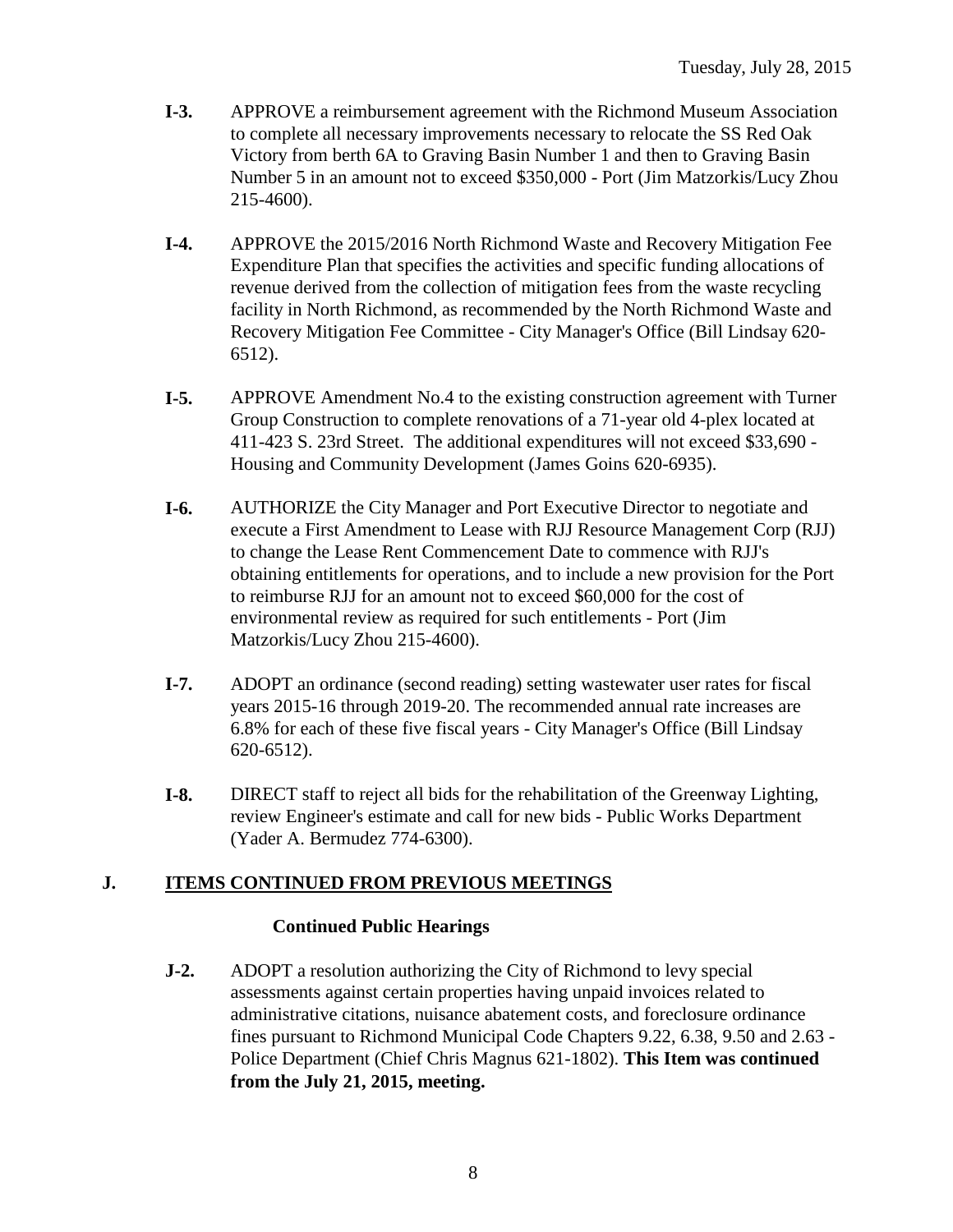#### **Continued Ordinances**

- **J-3.** INTRODUCE an ordinance (first reading) amending Richmond Municipal Code Article VI, Building Regulations by adding a new Chapter 6.47, Permit Process for Small Residential Rooftop Solar Systems, implementing provisions of AB 2188 by creating an expedited, streamlined permitting process for small residential rooftop solar systems - Planning and Building Services Department (Richard Mitchell 307-8159). **This item was continued from the July 21, 2015, meeting.**
- **J-4.** INTRODUCE an ordinance (first reading) of the City Council of the City of Richmond repealing Article III, Chapter 3.40 of the Richmond Municipal Code pertaining to the Community Development Commission - Mayor Tom Butt (620- 6503). **This item was continued from the July 21, 2015, meeting.**

#### **Continued Council as a Whole**

**J-5.** DIRECT staff to further research a Fair Housing Ordinance to include previously incarcerated residents - Councilmember Jovanka Beckles (620-6568) and Vice Mayor Jael Myrick (620-6636). **This item was continued from the July 21, 2015, meeting.**

# **K. PUBLIC HEARINGS**

**K-1.** ADOPT a resolution approving a report of sewer service charges for FY2015/16, and allowing for the sanitary and stormwater fees to be collected on the annual 2015-2016 tax rolls - Utilities Department (Mary Phelps 621-1269).

# **L. STUDY SESSION**

- **L-1.** RECEIVE a presentation to review policy initiatives to improve the availability, quality and development of affordable housing, from Mayor Tom Butt and local experts in affordable housing development - Mayor Tom Butt (620-6503).
- **L-2.** RECEIVE a presentation from North Star Destinations regarding the Mayor's Branding and Marketing Initiative - Mayor Tom Butt (620-6503).
- **L-3.** RECEIVE a presentation from the Office of the Sheriff regarding the West County Detention Facility Expansion Project, and CONSIDER whether to oppose or support the Sheriff's Office's expansion project - Mayor Tom Butt (620-6503).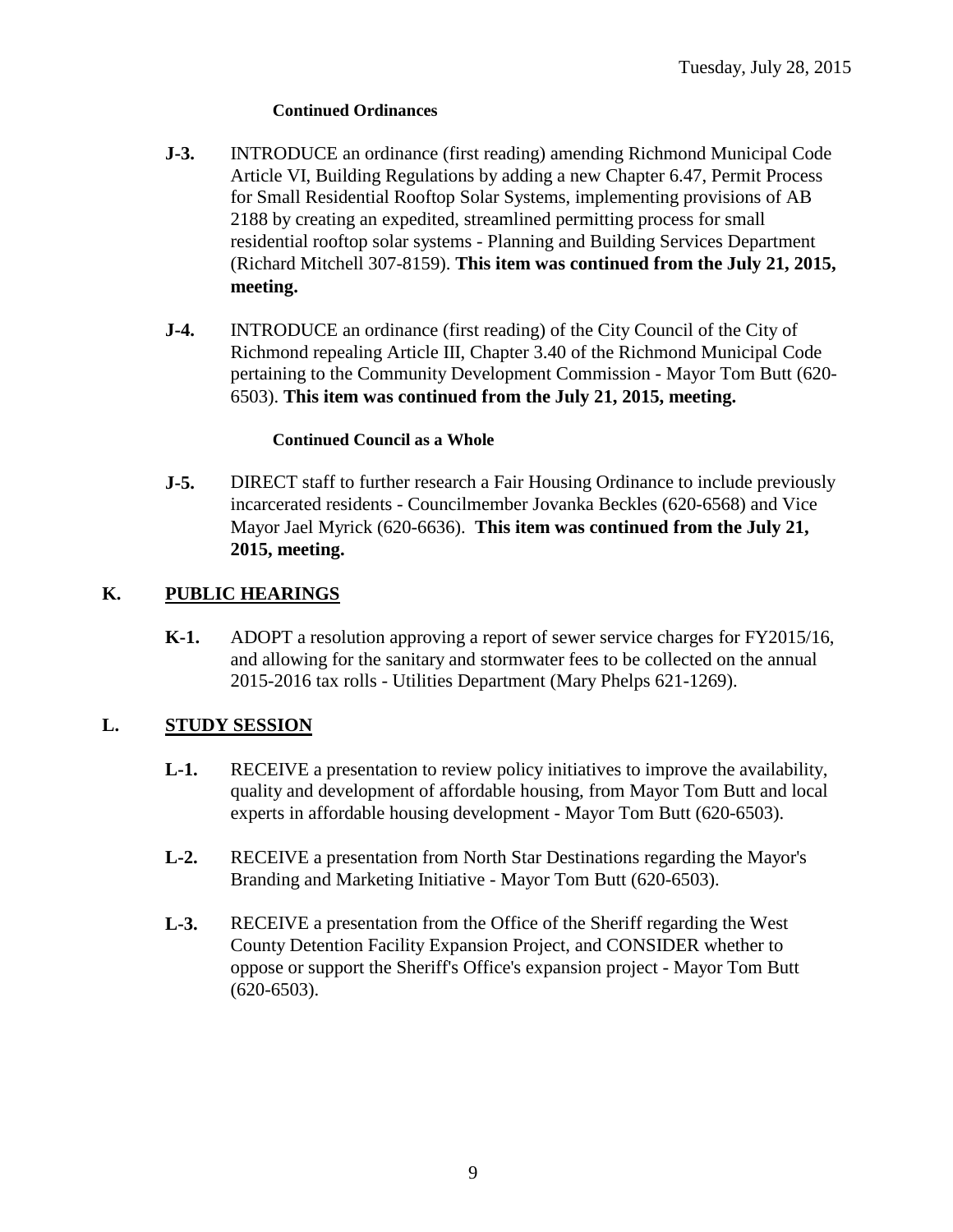# **M. STUDY AND ACTION SESSION**

- **M-1.** RECEIVE a report from the city manager and city clerk on ideas to produce the City Council agenda packet earlier than its current Friday production prior to the regularly scheduled Tuesday City Council meeting, and provide direction to staff- City Manager's Office (Bill Lindsay 620-6512).
- **M-2.** (1) RECEIVE a presentation on the proposed 10-year Environmental and Community Investment Agreement (ECIA) budget; (2) ADOPT a resolution revising the ECIA budget for FY 2015-16; (3) AUTHORIZE the City Manager to enter into an agreement with Chevron to establish an administrative plan for the Richmond Promise consistent with the guidelines of the ECIA; and (4) AUTHORIZE the City Manager to enter administrative service contracts as required to ensure the scholarship is available to seniors graduating in 2016 - City Manager's Office (Bill Lindsay 620-6512).

### **N. RESOLUTIONS**

- **N-1.** ADOPT a resolution authorizing the issuance and sale of not to exceed \$35,000,000 City of Richmond, California, 2015-2016 Tax and Revenue Anticipation Notes; approving the forms of and directing the distribution of a Note Purchase Agreement, an Official Statement and a Continuing Disclosure Certificate and a Custody Agreement; delegating to Officers of the City authorization to negotiate a sale or placement of said notes; and authorizing taking of necessary actions and execution of necessary documents - Finance Department (Belinda Warner/Susan Segovia 307-8022).
- **N-2.** ADOPT a resolution opposing the proposed West County Detention Facility Project - Councilmember Beckles (620-6568) and Vice Mayor Myrick (620- 6636).

### **O. ORDINANCES**

**O-1.** ADOPT an ordinance (second reading) amending the Richmond Municipal Code to establish Rent Control plus Just Cause for Eviction and AUTHORIZE the City Manager to enter into contracts, including sole source contracts, to implement the ordinance in an amount not to exceed \$100,000 - City Manager's Office (Bill Lindsay 620-6512).